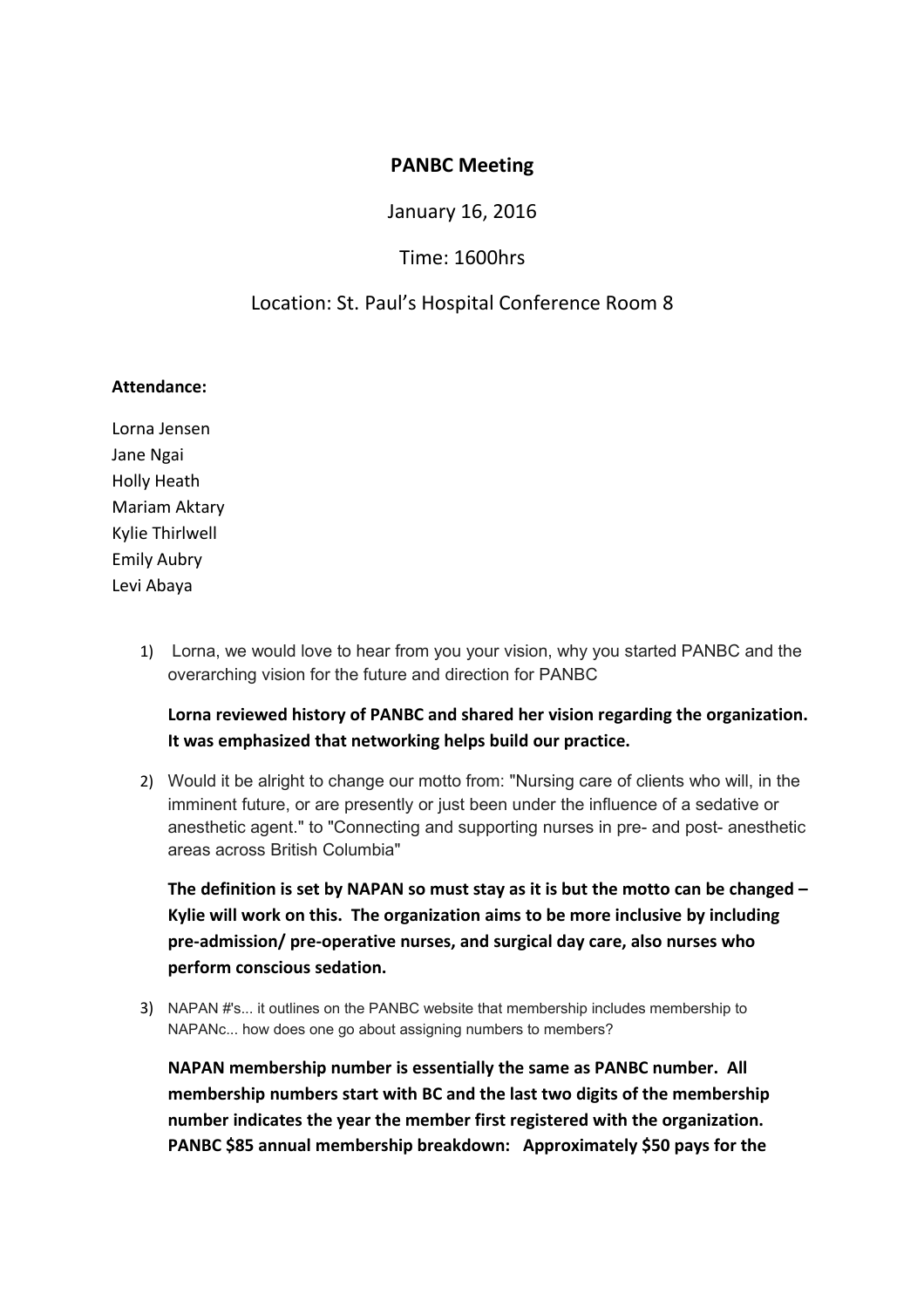# **venue/meal and \$35 assigned to PANBC membership fee. \$5 of the fee goes to NAPAN which goes up to \$10 next year.**

4) Changing membership time frame from Sept-Sept to Jan-Jan (all those registered currently will be grandfathered forward)

**The membership time frame will remain to be Sept-Sept instead of the proposed Jan-Jan to avoid complication. NAPAN fee is sent at the end of September or by the end of the year.** 

5) Our goal is to connect members ACROSS BC for this year... Recruiting more regional and hospital reps

**Goal to connect with more regional rep's /hospital reps**

**Lona will email Jane the current list of reginal rep's email address**

6) Poster for PeriAnesthesia Nurses Week (on website)

**Lorna had emailed us the Poster for PeriAnesthesia Nurses Week. Posters increase awareness and advertises our organization. Legalities discussed in meeting regarding taking pictures for posters and website, and release of liabilities.** 

7) Newsletter (will be discussed further in meeting)... maybe we can aim for 3-4 publications/year?? Perhaps the Newsletter could get a name, "Emergence"? ... in Ontario, they've called their Newsletter, "The Monitor"... Maybe we can brainstorm a name for our Newsletter

**Newsletter will be published twice a year. Topics will include update/new standards in our practice, promoting our organization during nurse's week. Templates are available for the newsletter. Emily and Kylie to do with the aim to release the first edition on the 1st of February timed with Perianesthesia week.**

8) Conference - PANBC 2016... (topic ideas, speakers and connecting with previous vendors)

**PANBC Conference 2016 – Next meeting will discuss possible topics, guest speakers. Emily to review feedbacks/comments from previous surveys for ideas to include in next conference. Venue this year will be the same (Morgan Creek). Deposit Check \$500 to be sent to Debbie Copland at Morgan Creek mid-late February. Reserved tentative date for this year's conference November 5, 2016.**

9) Bursary parameters - in an effort to encourage attendance from members outside of metro vancouver, we could consider rewarding the bursary from someone in an entirely new health region?

#### **Bursary Parameters to be organised at a later date**

10) Could we register PANBC as a non-profit organization? That way, membership could include a tax receipt.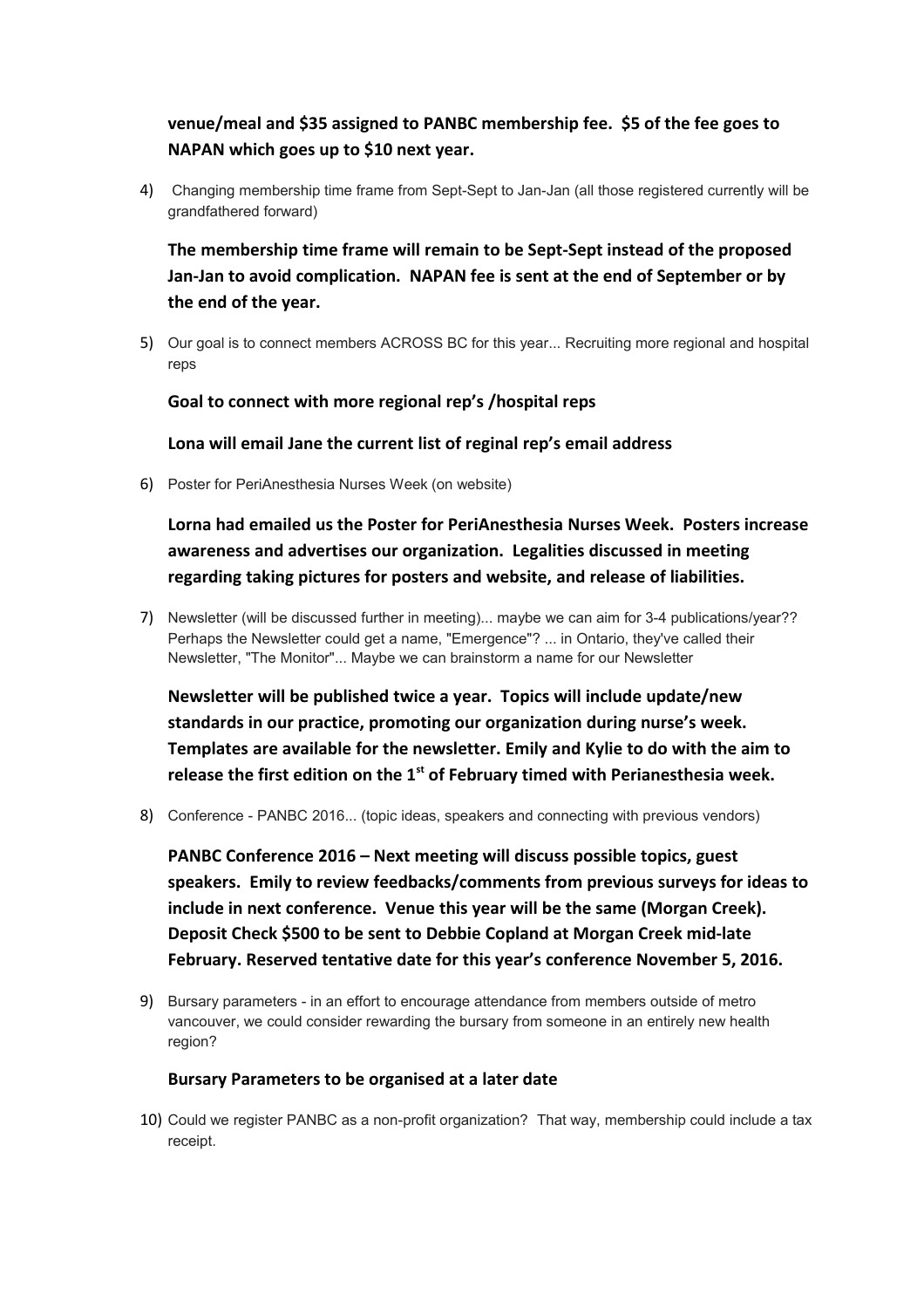**PANBC is a non-profit organization. We are not able to issue tax receipts for membership because the organization is not registered with Canada Revenue Agency. The organization must maintain financial account of less than \$30,000 per year to avoid being registered as business taxable under CRA.**

11) Clarify Membership Benefits

**Benefits of being a PANBC member discussed such as being able to attend national conferences at member's rate, access to the login section of the NAPAN website, CNA study guide for free, Reduced price for the National Standards (nearly 50%) and Networking and support Provincially and Nationally as well as receiving the newsletter**

**To register for CAN exam between April 11th and July 1st, writing the examSeptember to October 2016**

12) Reword our Mission/Vision/Values of PANBC

**Copy and paste original mission/vision/value to newly updated website. Our goals include connecting to all members in BC, promote safe patient care and standards of care. Holly will be working on this**

13) Bios and pictures to update PANBC website

**All board members are to provide Jane bios and picture by Monday, Jan. 18. bios should include: Where you've worked, how long you've worked, nursing background/education, nursing passions and other qualifications.**

14) BYLAWS - we may have to revise the bylaws on a later date... if it is alright to change the principal address or if the logo can be changed or modified

**NAPAN fees to change from \$5 to \$10 which will take effect in 2017. Organization Logo will be the same for now. Newsletter in the summer will include what will be voted on the next AGM to be discussed further in the spring. Lorna has registered the name change for the organisation, Lorna is owed \$40 for the fee.** 

15) Social Media - Facebook/Twitter. Please update pictures, share with your respective colleagues, etc.

**A new Facebook group page has been created for PANBC. All board members have admin privileges to enable everyone to create update and changes in the webpage.**

**Jane asks that all board members be involved in updating the website**

**History of perianesthesia nursing – Kylie**

**Education Links – Levi ??**